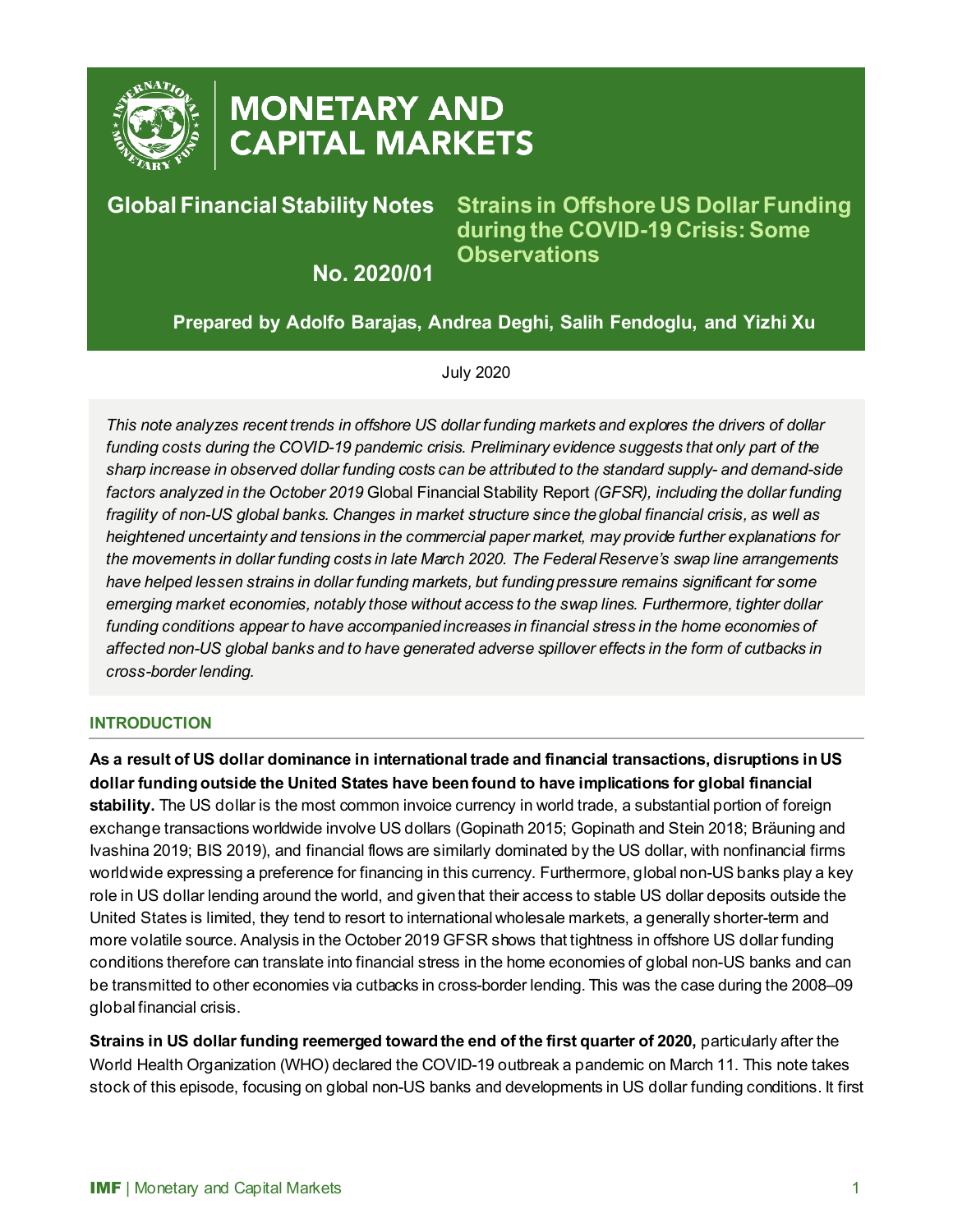presents recent developments in offshore US dollar funding costs in March, as reflected in a widely used measure: the cross-currency basis. It then discusses the role of traditional as well as new drivers in the surge in US dollar funding costs in March, the possible role of the Federal Reserve's announcements of swap lines with major central banks, and whether there are signs of financial stress in home economies of global non-US banks or in their cross-border lending. The focus is on broad principles for deciding when to intervene in distressed markets, rather than more specific considerations that apply to particular central banks.<sup>[1](#page-1-0)</sup>

#### **THE CROSS-CURRENCY BASIS**

**The cross-currency basis is a measure of tightness of US dollar funding conditions.** It is defined as the difference between the direct cost of funding in US dollar wholesale markets and the cost of synthetic US dollar funding—that is, funding in another currency and using foreign exchange derivatives to convert to US dollars. Demand for synthetic funding arises from global non-US banks filling the gap between their US dollar assets and direct funding in US dollars, and from institutional investors outside the United States who hold a significant portion of their assets in US dollars. Supply is provided by banks and, increasingly, by other financial intermediaries, such as prime money market funds. When direct US dollar funding conditions tighten, demand for synthetic dollar funding increases, widening the cross-currency basis; that is, making it more negative. The same thing occurs when the supply of synthetic US dollar funding declines. Conversely, when US dollar funding conditions are relatively loose, the basis exhibits small, or even positive, values.

## **DEVELOPMENTS AS THE PANDEMIC EVOLVED**

**Signs of stress in offshore US dollar funding markets erupted in mid-March as the COVID-19 pandemic spread across the world.** The cross-currency basis widened significantly for major advanced and emerging market economies in mid-March, with the median widening by about 55 basis points compared with early January (Figure 1, panel 1). The cross-currency basis has narrowed more recently and has moved into positive territory for several currencies, such as the euro, Japanese yen, British pound, and Swiss franc, though it remains negative and wider than last year for some emerging market currencies, such as the Malaysian ringgit and the Philippine peso. $^2$  $^2$  Although the median basis at its mid-March peak was still well below what was observed during the peak of the global financial crisis, for some currencies—including the Canadian dollar, Hong Kong dollar, and Mexican peso—the widening has been larger than during the global financial crisis (Figure 1, panel 2).  $3$ 

**In general, the sharp widening of the cross-currency basis coincided with the declaration of COVID-19 as a global pandemic.** The cross-currency basis started to widen across economies as the number of confirmed COVID-19 cases began to rise (Figure 2), and more sharply immediately after the WHO declared the outbreak a global pandemic on March 11, 2020. The cross-currency basis widened by about 40 basis points and 70 basis points in advanced and emerging market economies, respectively, in the week following the announcement.

<span id="page-1-0"></span> $<sup>1</sup>$  King and others (2017).</sup>

<span id="page-1-1"></span> $^{\rm 2}$  The currencies that have experienced the largest change from a negative basis in mid-March to a positive basis in early April include the Japanese yen, the Mexican peso, the Swiss franc, the Danish krone, and the euro. The cutoff date for the analysis in this note is April 30, 2020.

<span id="page-1-2"></span> $^3$  The three-month Mexican peso basis was positive early in the global financial crisis and turned negative only in the second half of 2009; it remained mostly negative thereafter. See Bush (2019) for more details.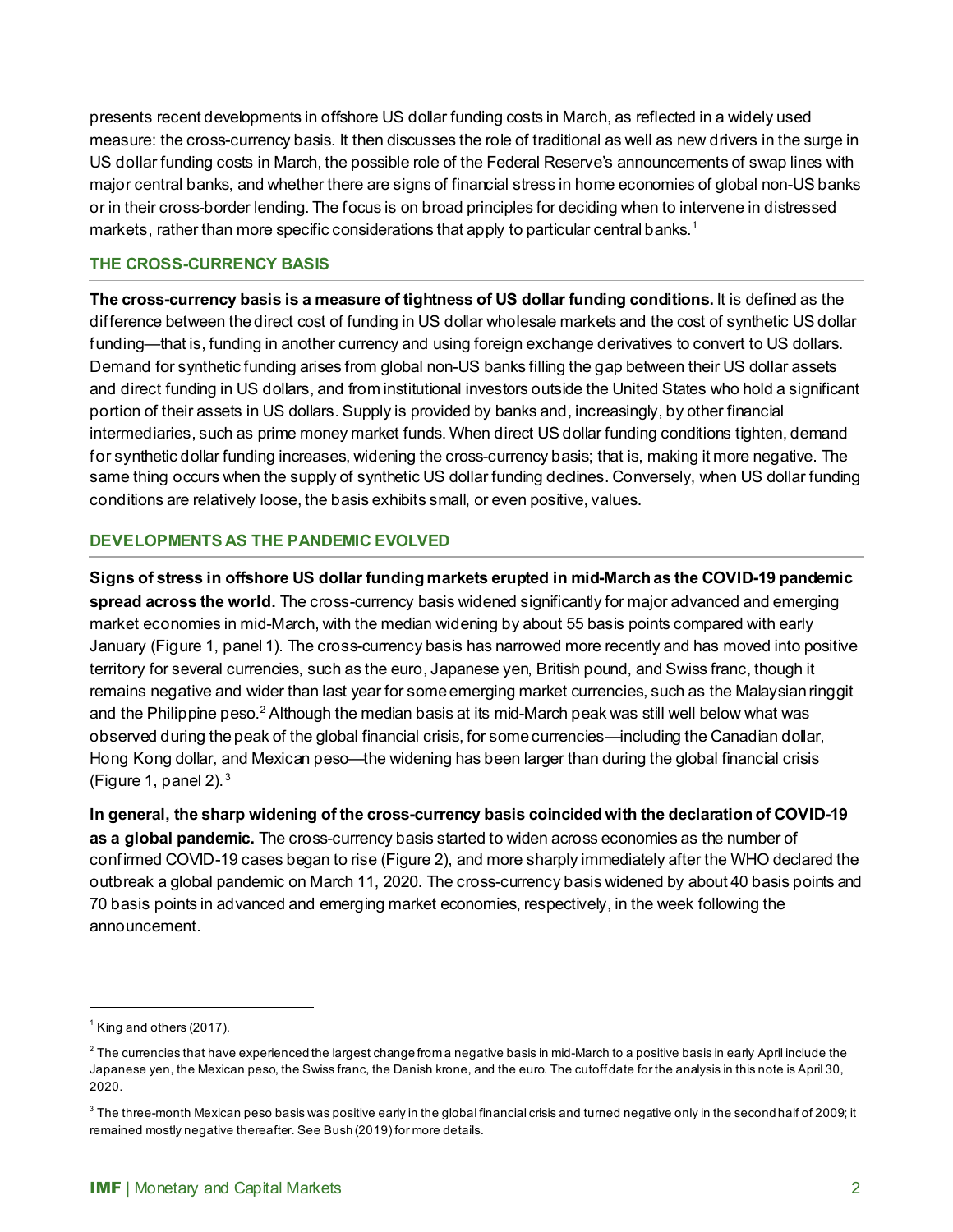

global financial crisis (GFC—2018:Q4–2019:Q1) is compared with the average in the period March 11–18, 2020 (when the World Health Organization declared that the outbreak was a pandemic). In panel 1, the sample comprises the Australian dollar, Brazilian real, British pound, Canadian dollar, Chinese renminbi, Danish krone, euro, Hong Kong dollar, Indian rupee, Japanese yen, Malaysian ringgit, Mexican peso, New Zealand dollar, Norwegian krone, Philippine peso, Russian ruble, Singapore dollar, South African rand, South Korean won, Swedish krona, Swiss franc, Thai baht, and Turkish lira. In panel 2, horizontal lines correspond to the sample median of the CCB during the peak of the GFC (dotted line) and in the period March 11–18, 2020 (dashed line). CAD = Canadian dollar; EUR = euro; GBP = British pound; HKD = Hong Kong dollar; JPY = Japanese yen; MXN = Mexican peso



Note: Panels 1 and 2 show the three-month cross-currency basis (CCB) based on LIBOR rates (red lines, left scale) against the cumulative number of COVID-19 cases expressed as a percentage of the population (blue line, right scale). LIBOR = London interbank offered rate; WHO = World Health Organization.

**Despite these general trends, it is worth noting that movements in the cross-currency basis have not been uniform across economies.** For example, among advanced economies, the Japanese yen widened by about 80 basis points in the week following the WHO announcement, compared with 43 basis points for the Canadian dollar. Likewise, in the emerging market group, the Malaysian ringgit and Philippine peso basis widened by about 90 basis points, but the Mexican peso by only 30 basis points.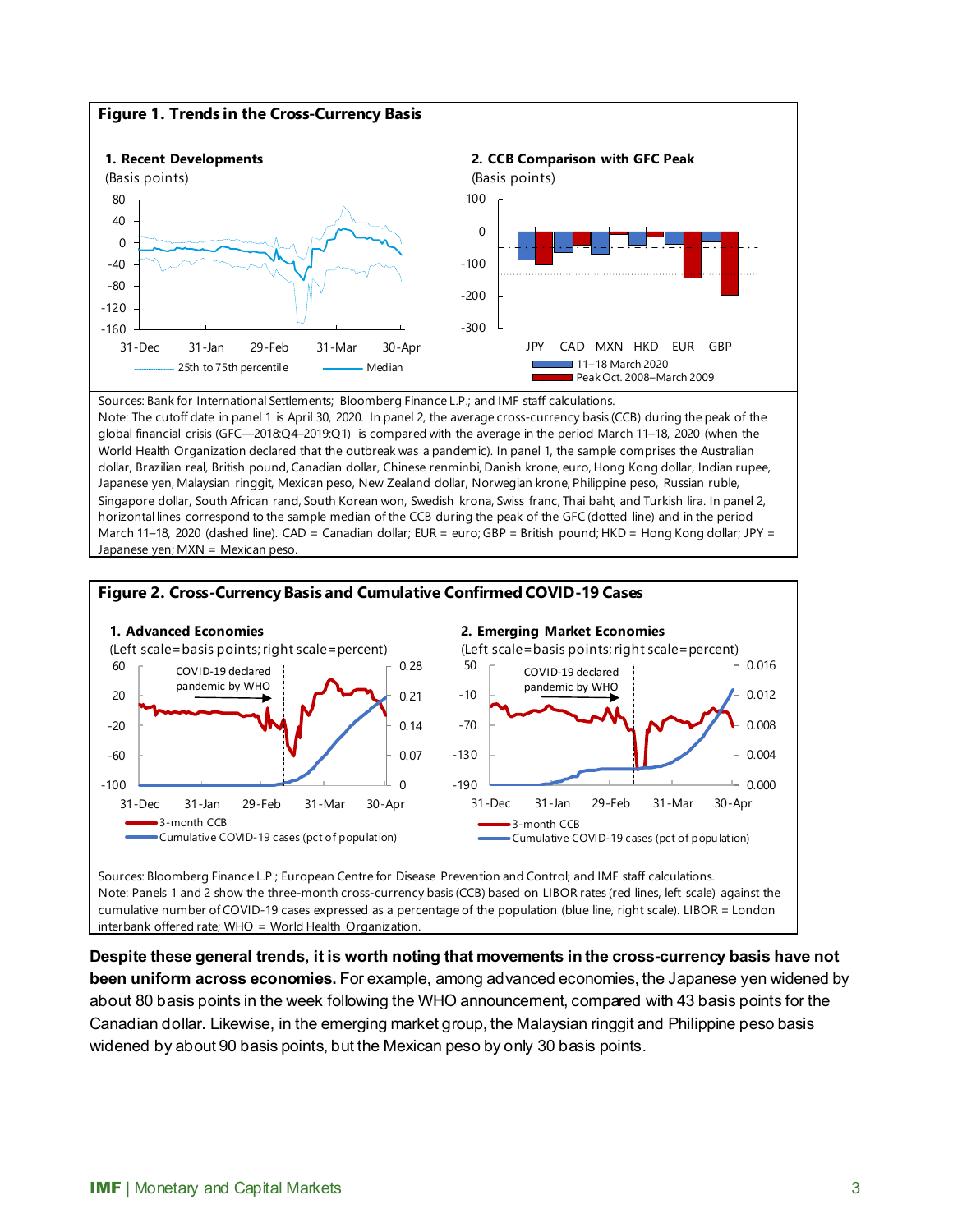#### **DRIVERS OF THE CROSS-CURRENCY BASIS**

**Previous research, including in the October 2019 [GFSR,](https://www.imf.org/en/Publications/GFSR/Issues/2019/10/01/global-financial-stability-report-october-2019#Chapter5) has identified a set of factors that generally drive the variation in the movement of the cross-currency basis across economies.** Most of these factors moved in the direction of widening the cross-currency basis in March 2020. For example, increases in the term spread differential (as the Federal Reserve drastically reduced the target interest rate in response to the COVID-19 crisis), the broad US dollar index, and the bid-ask spread have exerted upward pressure on US dollar funding costs (Figure 3, panels 1 and 2). The London interbank offered rate– overnight index swap (LIBOR-OIS) spread, which reflects the freezing up of short-term funding markets in the United States, also has a widening effect on the cross-currency basis, as does the rising implied volatility of domestic currencies of the home economies. By contrast, the rapid increase in the Chicago Board Options Exchange Volatility Index (VIX), from about 10 in early January to above 80 in late March (Figure 3, panel 3), is expected to have a narrowing effect, by dampening the demand for risky investments denominated in dollars. [4](#page-3-0)



Sources: Bank for International Settlements; Bloomberg Finance L.P.; and IMF staff calculations. Note: In panels 1 and 2, sample medians are displayed for all series. In panel 3, Infectious Disease Equity Market Volatility (ID-EMV) is a market volatility indicator constructed through the newspaper-based tracker and augmented with tracking of infectiousdisease-related words (Baker and others 2020). The sample comprises the Australian dollar, Brazilian real, British pound, Canadian dollar, Chinese renminbi, Danish krone, euro, Hong Kong dollar, Indian rupee, Japanese yen, Malaysian ringgit, Mexican peso, New Zealand dollar, Norwegian krone, Philippine peso, Russian ruble, Singapore dollar, South African rand, South Korean won, Swedish krona, Swiss franc, Thai baht, and Turkish lira. FX = foreign exchange; LIBOR-OIS = London interbank offered rate–overnight index swap; USD = US dollar; VIX = Chicago Board Options Exchange Volatility Index.

**Country-specific funding vulnerability—proxied by the gap between US dollar assets and liabilities also seems to have played a role in influencing the cross-currency basis.** As shown in the October 2019 GFSR, the gap between US dollar assets and liabilities, known as the cross-currency funding gap, is an important driver of the potential need for non-US banks to resort to synthetic dollar funding. The aggregate cross-currency funding gap and the gap scaled by US dollar assets, known as the cross-currency funding ratio, have increased for many countries. However, there is considerable variation across economies (Figure 4,

<span id="page-3-0"></span><sup>4</sup> As shown in the October 2019 GFSR, an increase in the VIX is likely to reduce demand for risky investments denominated in US dollars, thereby alleviating pressure on the cross-currency basis. This is because the estimated model controls for domestic risk in home economies through a measure of implied foreign exchange volatility so that the VIX captures the riskiness of dollar-denominated assets.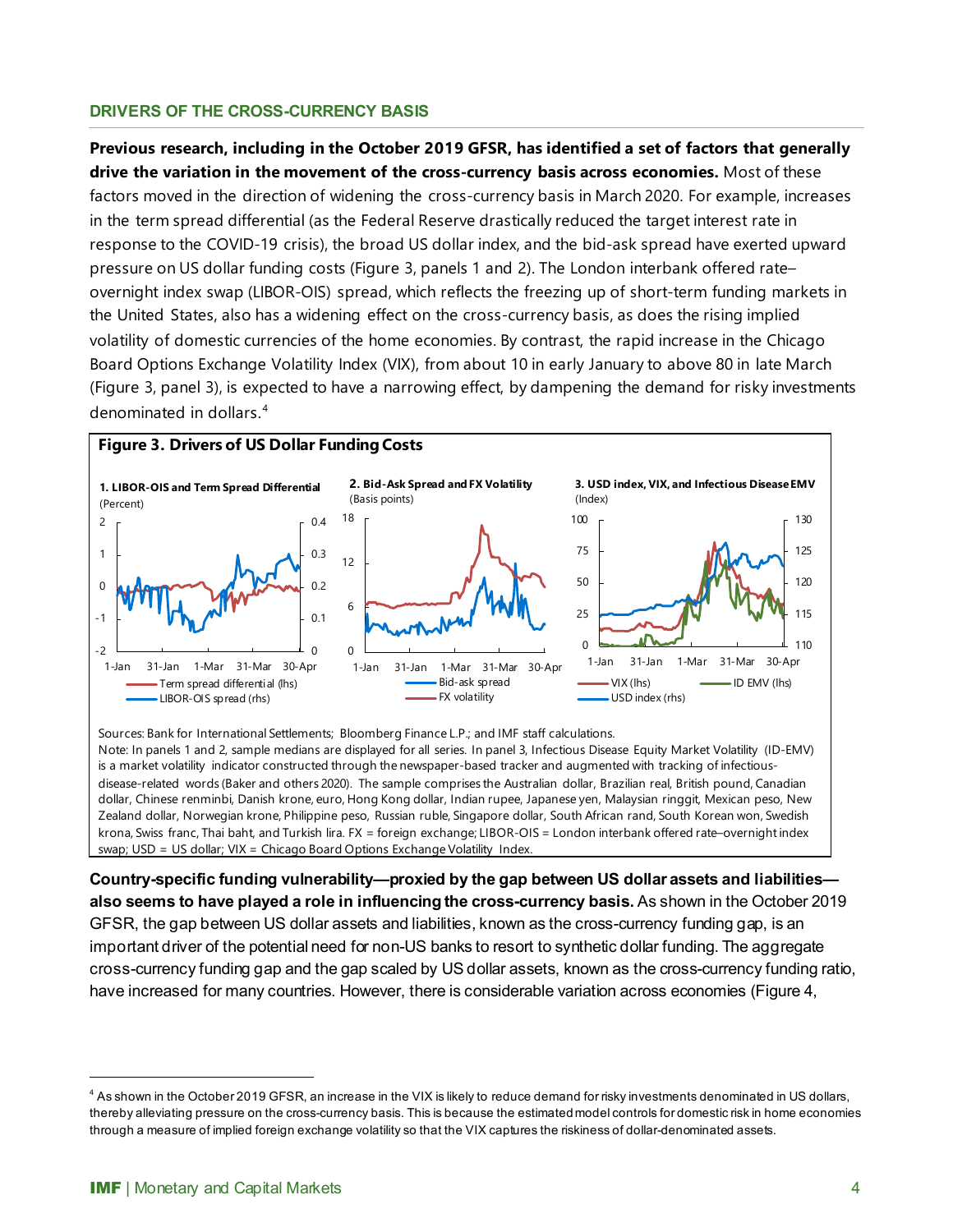panels 1 and 2). Notably, economies with a higher cross-currency funding ratio before the onset of the current pandemic (such as Japan) have experienced a significantly wider cross-currency basis (Figure 4, panel 3).<sup>5</sup>



Sweden, Switzerland, and the United Kingdom. Panel 2 shows the latest available (2019:Q3) CCFG and CCFR for selected economies. Panel 3 shows a scatter plot of the change in the cross-currency basis (CCB—calculated as the difference between the average value during March 11–18, 2020, and the last week in December 2019 against the latest observation for the CCFR constructed for an extended sample of currency areas. The CCFR for the euro area is computed as the simple average of euro area countries with available CCFR data. The slope of the fitted line is statistically signficant at the 10 percent level (*p*-vaue=0.06). Non-US banks' US dollar balance sheet aggregates are constructed using cross-border positions plus nondomestic branches' positions. The figure uses International Organization for Standardization (ISO) country codes. USD = US dollar.

**The standard drivers of the cross-currency basis, however, explain only part of the variation.** Comparing the actual cross-currency-basis average value in March with predictions generated from a model including the standard drivers as explanatory variables reveals that a portion of the widening remains unexplained. Predicted values point to a substantial narrowing of the cross-currency basis in five of the nine analyzed currencies, whereas the cross-currency basis has in fact widened in all but one (Figure 5, panel 1). <sup>[6](#page-4-1)</sup> In general, the March prediction error is in the ballpark of what was observed when the basis was at its peak during the global financial crisis (Figure 5, panel 2), although in some of the currencies (such as the Canadian dollar, Hong Kong dollar, Japanese yen, and Malaysian ringgit), the error was noticeably larger in March.

**The prediction errors in the recent period suggest that there are other factors at play.** These may include a magnified impact of existing vulnerabilities as the risk-off sentiment intensified, an overreaction in US dollar funding markets, or the unprecedented increase in uncertainty caused by the pandemic as reflected in the Infectious Disease Equity Market Volatility Index (Figure 3, panel 3).<sup>[7](#page-4-2)</sup> Furthermore, the COVID-19 shock differs in nature from that of the global financial crisis, which was a financial sector shock that propagated from US

<span id="page-4-0"></span><sup>&</sup>lt;sup>5</sup> The October 2019 GFSR shows that the cross-currency funding ratio amplifies the effect of other drivers on the cross-currency basis. Thus, for the same increase in a given driver, a country with a larger cross-currency funding ratio tends to experience larger widening of the cross-currency basis. However, due to data limitations, the cross-currency funding ratio can be computed only up to the third quarter of 2019 for some currencies, the first quarter of 2018 for others.

<span id="page-4-1"></span> $^6$  Predictions are generated for currencies for which data are available for all relevant variables in the baseline model.

<span id="page-4-2"></span> $^7$  The Infectious Disease Equity Market Volatility Index, developed by Baker, Bloom, Davis, and Terry (2020), combines three indicators: stock market volatility, newspaper-based economic uncertainty, and newspaper-based tracking of infectious-disease-related words to capture real-time forward-looking uncertainty related to the spread of infectious diseases.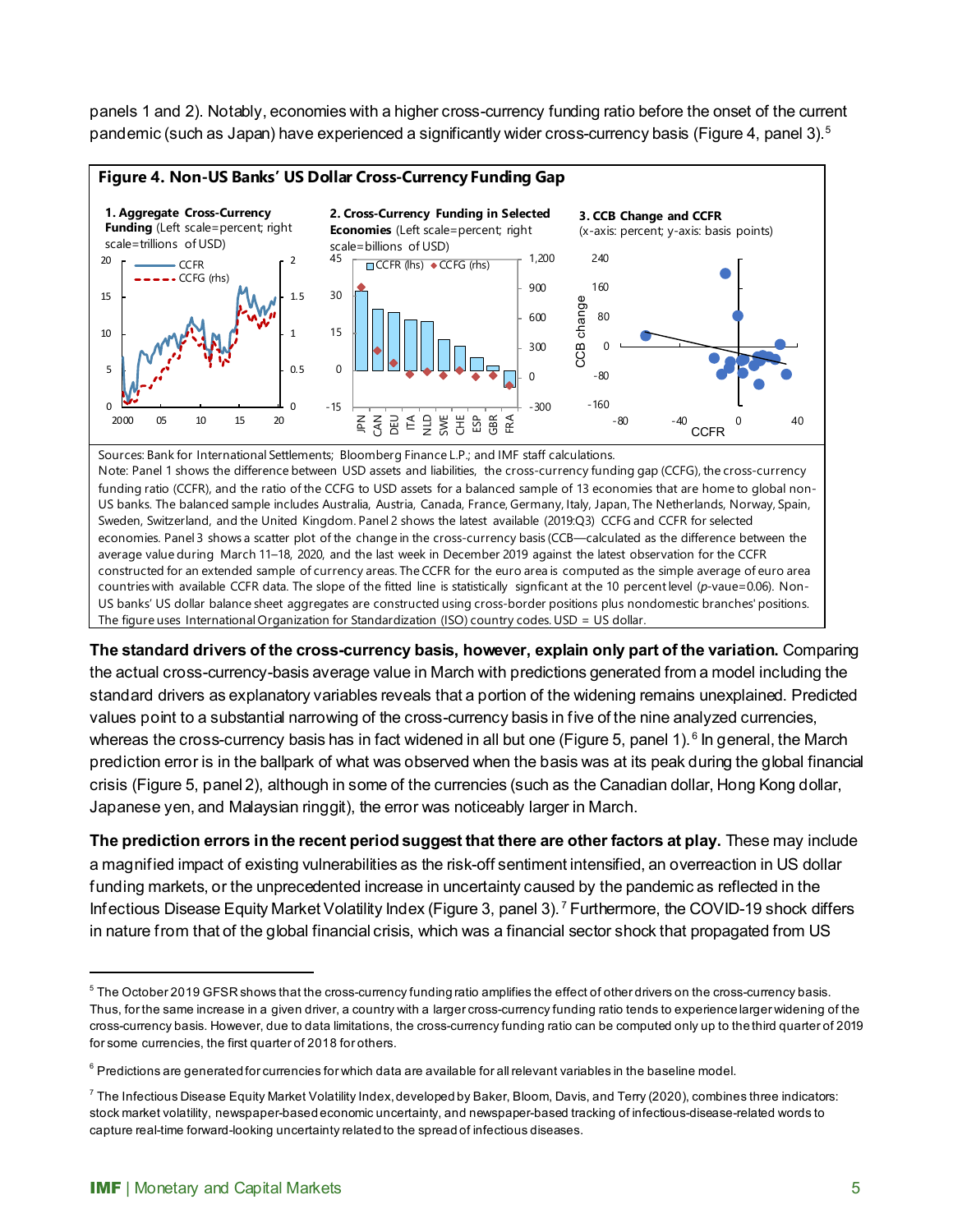short-term funding markets to global US dollar funding markets. In the current episode, the shock pertains to the real sector, which is increasingly causing liquidity shortages for companies fighting to stay afloat amid a shutdown in activity while at the same time reducing demand for credit for international trade purposes or crossborder investment activities. In addition, there has been unprecedented fiscal and monetary policy support in the United States and across the world. As a result of the multiple factors at play, the nature, scale, and speed of propagation of this shock may not be fully captured by traditional models. $^8$  $^8$ 



#### **STRUCTURAL DEVELOPMENTS SINCE THE GLOBAL FINANCIAL CRISIS**

euro; GBP = British pound; HKD = Hong Kong dollar; JPY = Japanese yen; MYR = Malaysian ringgit; SEK = Swedish krona.

**Certain developments in the market structure since the global financial crisis may have contributed to the recent tightening in US dollar funding markets.** First, institutional investors, including insurers and pension funds, hold globally diversified portfolios and engage in swap agreements to strategically hedge foreign currency investments. In recent years, their portfolios have surged along with their hedging needs. As reported in the Bank for International Settlements semiannual Over-The-Counter Derivatives Statistics, the total notional amounts outstanding for foreign exchange contracts at the end of June 2019 were \$92 trillion, with foreign currency swaps estimated to account for about 30 percent of outstanding notional amounts.<sup>[9](#page-5-1)</sup> Anecdotal evidence suggests that institutional investors may have contributed to about 65 percent of the increase in local hedging demand since the global financial crisis (Goldman Sachs 2018). Nonfinancial firms seeking to borrow opportunistically in markets where credit spreads are narrower could also prop up the demand for synthetic dollar funding in order to avoid currency mismatches (Borio and others 2016). This is particularly relevant in emerging market economies, where increasing reliance of firms and quasi-sovereigns on dollar liquidity has also been rising rapidly in the past decade.<sup>[10](#page-5-2)</sup>

<span id="page-5-0"></span> $8$  Additional specifications of the model were estimated that included nonlinear terms for the VIX, as well as its interaction with variables such as the cross-currency funding ratio. These augmentations helped improve the fit of the model and lower the forecast error for a majority of currencies.

<span id="page-5-1"></span><sup>9</sup> See https://stats.bis.org/statx/srs/table/d6?f=pdf.

<span id="page-5-2"></span> $^{10}$  Chui, Kuruk, and Turner (2016), for example, provide evidence that foreign currency liabilities of emerging market firms are likely not fully hedged by foreign currency revenue or foreign exchange derivatives. Bruno and Shin (2017, 2020) show evidence on emerging market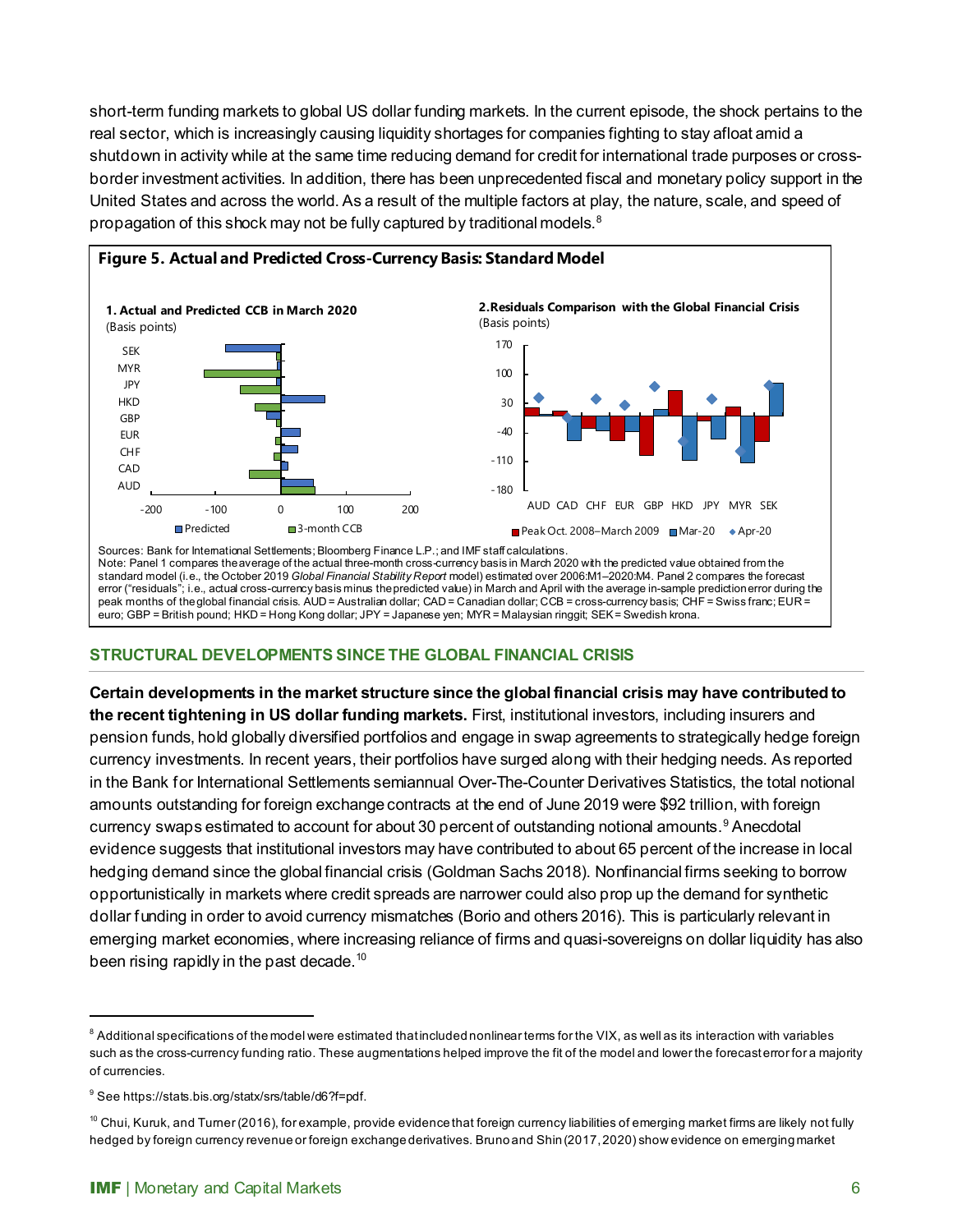**The size of the nonfinancial commercial paper market, which has exhibited considerable stress during the current episode, has also increased almost threefold over the past decade.** With the unfolding of the COVID-19 pandemic, there has been a dramatic shift by money market investors away from prime money market funds into government money market funds (Figure 6, panel 1). Because prime money market funds are important investors in commercial paper, the outflow has contributed to a sharp increase in funding costs in commercial paper markets (Figure 6, panel 2). This has further tightened the funding available for large corporations, notably foreign firms seeking direct US dollar funding. Stress in this market has likely put additional strain on obtaining synthetic US dollar funding from foreign currency swap markets. Furthermore, tightening in the commercial paper market has also led corporate borrowers to draw down credit lines from global US banks, reducing their capacity to supply foreign currency hedging.



as the money market rate minus the federal funds target rate at each maturity (in days on the *x*-axis). The term structure shown is as of March 16, 2020. ABCP = asset-backed commercial paper; Fin.CP = financial commercial paper; LIBOR = London interbank offered rate; Non-Fin. CP = nonfinancial commercial paper; OIS = overnight index swap; USD = US dollars.

**The overall strain in the prime commercial paper market was accompanied by a squeeze toward shorter maturities, which would increase the rollover risk of US dollar funding for both firms and banks.** At the

beginning of 2020, yield spreads of commercial paper instruments over the target federal funds rate at different maturities were in general very low and with an almost flat term structure. As of March 16, 2020, however, the three-month spreads for nonfinancial and financial commercial paper rose to more than 110 basis points (Figure 6, panel 2). Responding to the market strains, the Federal Reserve introduced a new commercial paper funding facility similar to that used during the global financial crisis. Despite the minimal initial use of the facility due to its pricing,<sup>[11](#page-6-0)</sup> the intervention seems to have helped ease pressure in the market.

nonfinancial firms' tendency to engage in US dollar carry trade and how such activity combined with their building of cash balances may make them more vulnerable to a stronger US dollar.

<span id="page-6-0"></span> $11$  The initial pricing to access the facility was the three-month OIS rate plus 200 basis points, whereas the three-month financial, nonfinancial, and asset-backed commercial paper three-month rates were well below the OIS rate plus 200 basis points at the time of the policy announcement.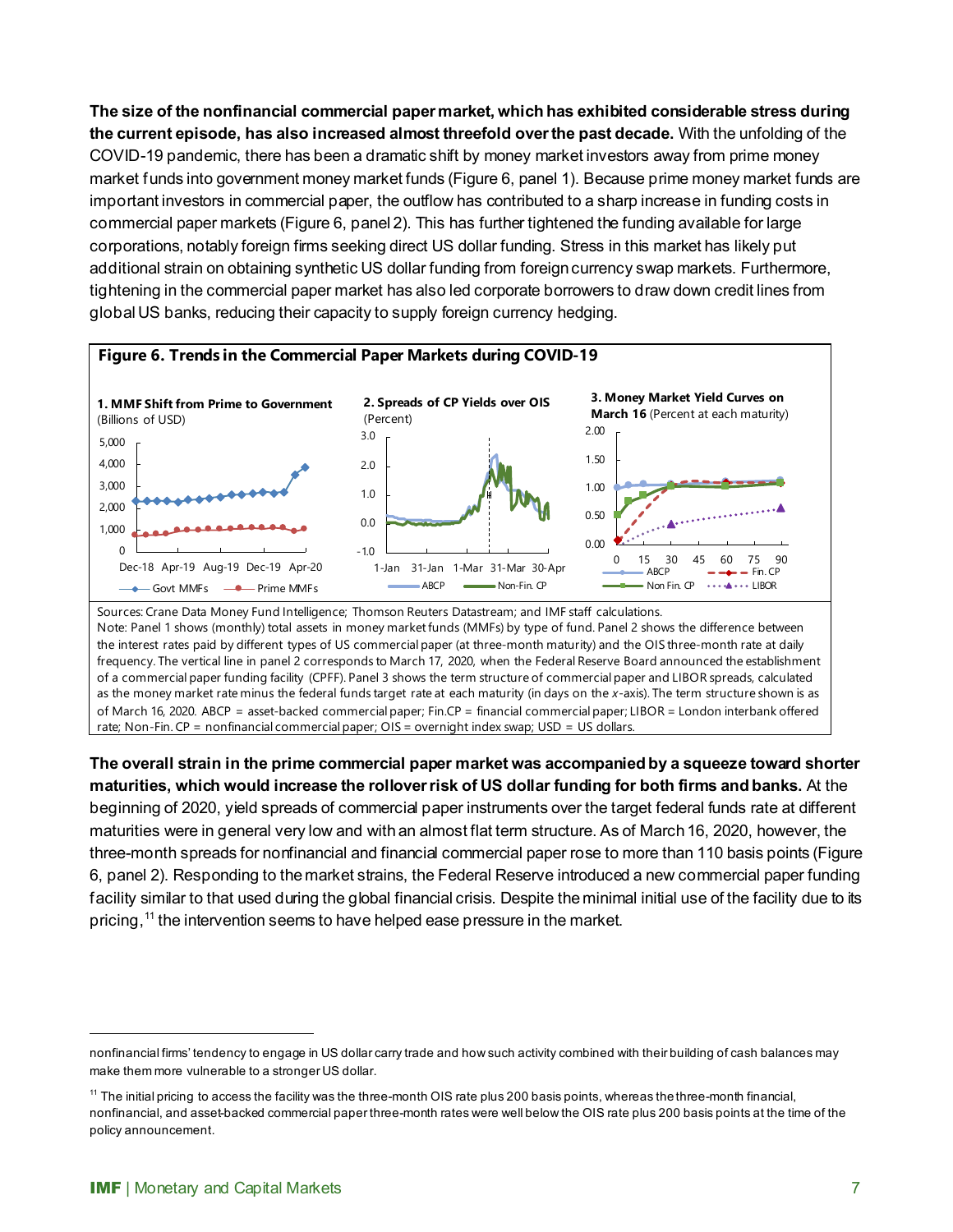#### **IMPACT OF CENTRAL BANK SWAP LINES**

**To alleviate the growing stress in US dollar funding markets, the Federal Reserve enhanced dollar liquidity arrangements with foreign central banks.** On March 15, 2020, the Federal Reserve announced a coordinated action with five central banks (Bank of Canada, Bank of England, Bank of Japan, European Central Bank, Swiss National Bank) to enhance the provision of liquidity by lowering the pricing on standing US dollar liquidity swap arrangements by 25 basis points.  $12$  Given the continued pressure in the markets, however, the Federal Reserve announced additional swap lines on March 19, 2020, with nine other central banks/monetary authorities (Australia, Brazil, Denmark, Korea, Mexico, New Zealand, Norway, Singapore, Sweden).

**The swap lines appear to have had a significant impact on US dollar funding conditions.** Results from a regression equation that controls for the standard drivers as well as two additional domestic variables, the banking system expected default frequency and the ratio of international reserves to GDP, show that the announcements are associated with a significant narrowing of the cross-currency basis by about 80 basis points for swap line currencies, including those with outstanding swap lines and those that gained access to the new swap lines. On the other hand, the effect on non-swap-line currencies is not statistically significant (Figure 7, panel 1).  $13, 14$  $13, 14$  $13, 14$ 

<span id="page-7-0"></span> $12$  To increase the swap lines' effectiveness, the foreign central banks with standing US dollar liquidity operations also agreed to begin offering US dollars weekly in each jurisdiction, with 84-day maturity, in addition to one-week-maturity operations already in place. The changes took effect during the week of March 16, 2020.

<span id="page-7-1"></span><sup>&</sup>lt;sup>13</sup> These results are consistent with those obtained by Cetorelli, Goldberg, and Ravazzolo (2020), who undertook event studies on the effects of policy announcements of the Federal Reserve swap line on the cross-currency basis within a two-day window.

<span id="page-7-2"></span><sup>&</sup>lt;sup>14</sup> It should be noted that around the time of the swap line announcements, other policy actions were taken both by the Federal Reserve and on the fiscal front, which may have helped improve investor risk sentiment and may have had an impact on US dollar funding conditions. In particular, on March 31, the Federal Reserve also announced the establishment of a temporary repurchase agreement facility for foreign central banks and other international monetary authorities (FIMA Repo Facility), which allows foreign and international monetary authority (FIMA) account holders to enter into repurchase agreements with the Federal Reserve to temporarily exchange their US Treasury securities held with the Federal Reserve for US dollars. The facility became effective April 6, 2020, but information on individual repurchases by the FIMA account holders is not publicly available for a meaningful analysis of its impact.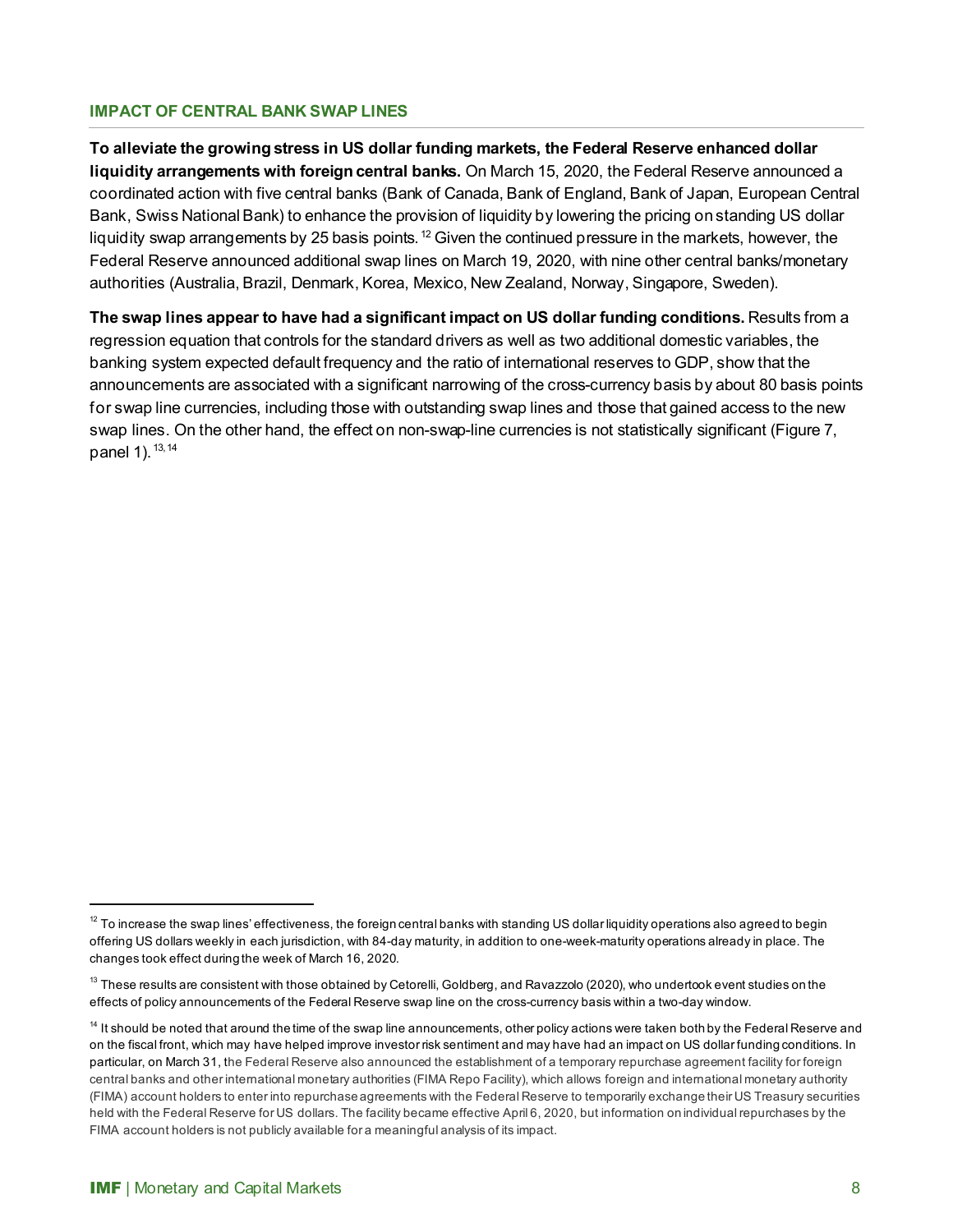

#### **HOME COUNTRY FINANCIAL STRESS AND SPILLOVER EFFECTS**

**An increase in US dollar funding costs tends to be associated with intensifying financial stress in the home economies of global non-US banks.** The analysis in the October 2019 GFSR shows that an increase in US dollar funding costs is generally associated with intensifying financial stress in the home economies of global non-US banks, as reflected in measures of financial sector risk such as expected default frequency. The March 2020 episode follows this pattern, with the tightening of US dollar funding conditions accompanied by an increase of about 0.3 percentage point in the expected default frequency in home economy banking systems (Figure 8, panel 1). On average, the increase has been larger for emerging market economies that are home to global non-US banks than for advanced home economies (0.4 versus 0.2 percentage point, respectively).

**Expected default frequency has responded little to swap line arrangements.** Although expected default frequency in advanced home economies appears to have declined after March 15, 2020, the difference between the average pre- and post-swap-line expected default frequency is statistically insignificant, which suggests that a host of other factors affecting banking systems may be weighing in.<sup>[1](#page-8-0)</sup>

<span id="page-8-0"></span> $1$  The effects of the swap line announcement are difficult to separate from those of Federal Reserve policies providing liquidity to the market around that time, but this result holds if other factors, such as the bid-ask spread, the US dollar index, and the VIX, are included in the model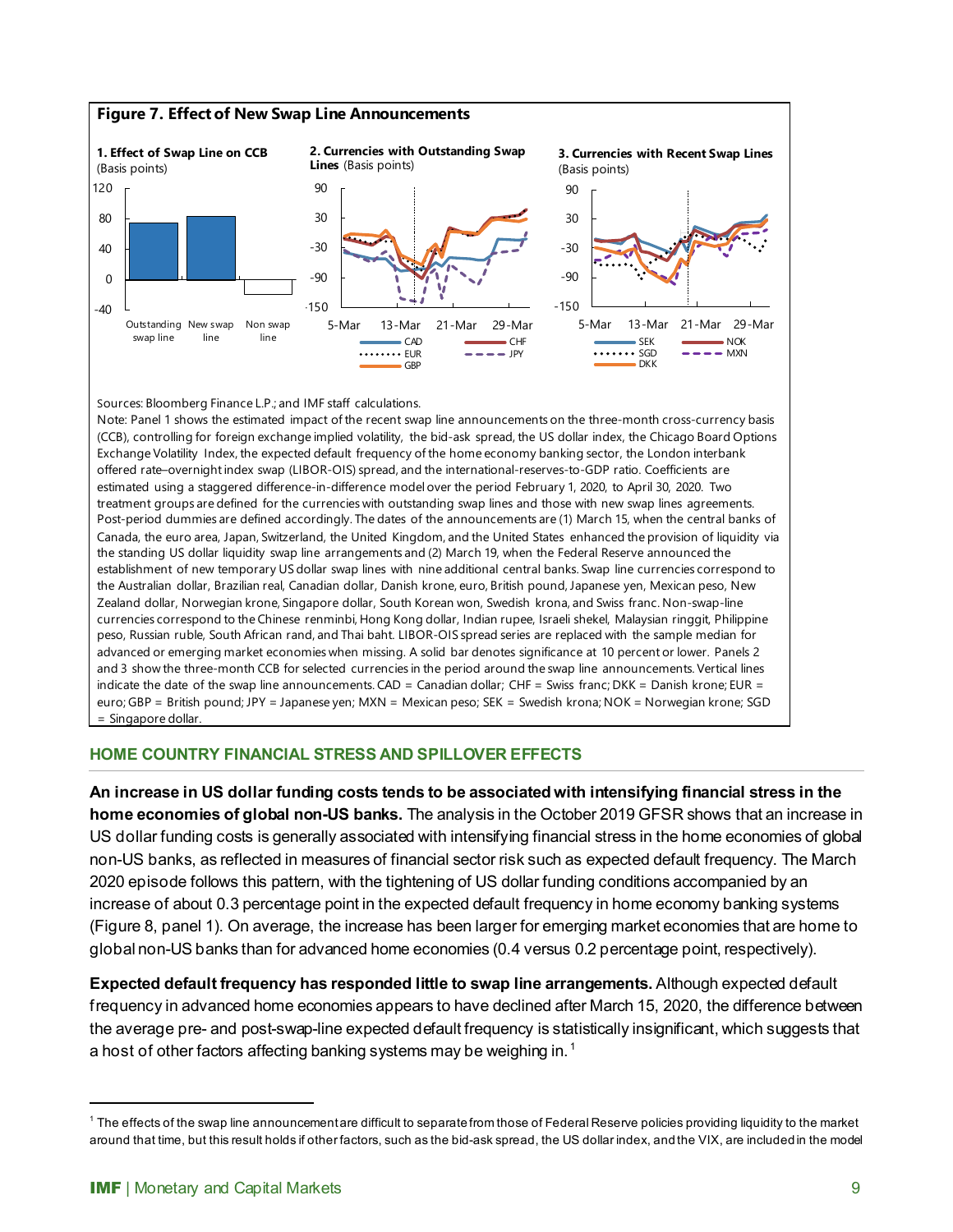

**Tighter US dollar funding conditions are also associated with an uptick in financial stress in recipient economies.** Banking system expected default frequency in recipient economies has increased by about 0.4 percentage point on average since the end of February (Figure 8, panel 2). As with home economy financial stress, the impact on recipient economies has been greater for emerging markets, with an average increase in expected default frequency of 0.8 percentage point. The rise in financial stress across home and recipient

to capture the possible impact of other policies on liquidity conditions and broader risk sentiment. Among others, another concurrent factor driving banks' expected default frequency is the degree of riskiness of their loan portfolios. Elevated credit risks at the outset of the crisis may also partially mute the effect of swap lines on home/recipient economy bank expected default frequency.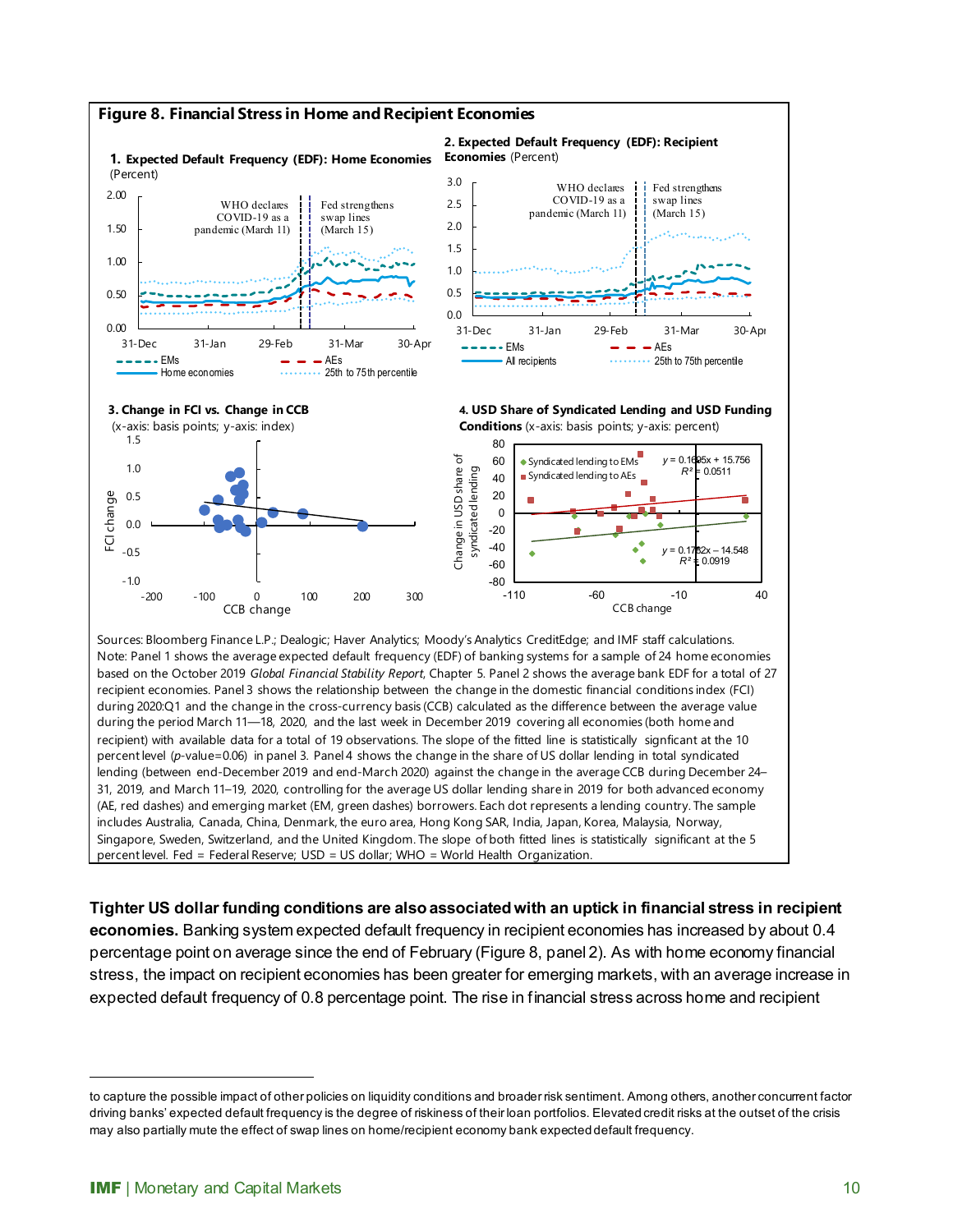economies is also manifested in a tightening of domestic financial conditions, which turns out to be positively correlated with widening of the cross-currency basis (Figure 8, panel 3).

**The financial strains arising in recipient economies may be at least partly attributed to the retrenchment in cross-border lending**. Available syndicated-loan-level data suggest that the US dollar share of this lending declined in the first quarter of 2020 and that this decline was more pronounced for home economies experiencing sharper widening of the cross-currency basis. Furthermore, emerging market economy borrowers were particularly affected by this decline in lending (Figure 8, panel 4). $^2$ 

# **CONCLUSION**

The COVID-19 crisis undoubtedly resulted in tighter US dollar funding conditions, on balance affecting financial systems throughout the world. The preliminary analysis presented here suggests the following:

- The sharp increase in US dollar funding costs that materialized in mid-March—as evidenced by the widening cross-currency basis for many major currencies—could be partly explained by the standard drivers of the cross-currency basis. Several factors, such as an increase in the term spread differential, the broad US dollar index, the bid-ask spread, and the LIBOR-OIS spread, have exerted upward pressure on US dollar funding costs. The sharp jump in the VIX has operated in the opposite direction, as suggested by the model presented in the October 2019 GFSR.
- Predictions based on standard cross-currency-basis models tend to underestimate the actual widening that took place. Although the prediction error is not too far out of line with what was observed during the global financial crisis, a number of factors may explain the visibly sharper widening during March: structural changes in dollar funding markets over the past 10 years and an unprecedented level of pandemic-related uncertainty, together with disruptions to the commercial paper market during the recent episode.
- Also relevant are the differences between the recent COVID-19 shock and that of the global financial crisis—in particular the implications in terms of firms' solvency rather than their liquidity—which underscores the need for better understanding of the transmission channels and associated vulnerabilities beyond the commonly recognized demand and supply drivers for synthetic US dollar funding. As more data become available, further research could revisit the drivers of the cross-currency basis in light of the recent experience.
- **The Federal Reserve's swap line arrangements have helped lessen strains in US dollar funding markets,** leading to a narrowing of the cross-currency basis. On average, the cross-currency basis reverted to zero in April, though for some emerging market economies, it is still wider than historical norms.
- Tighter US dollar funding conditions have coincided with some financial stress in the home economies of affected non-US global banks, as indicated by the uptick in banking sector expected default frequency during the first quarter of 2020. Of course, US dollar liquidity is only one factor weighing on these banking systems, but it could undermine their resilience if the situation worsens.
- Tight dollar liquidity conditions, moreover, have also been associated with negative spillovers to economies that borrow in US dollars—with available information suggesting that home economies affected more by the rise in dollar funding costs have tended to shift away from US dollar cross-border lending, especially to emerging market economy borrowers. Consequently, financial conditions in recipient economies have also deteriorated.

<span id="page-10-0"></span> $^2$  Complementing syndicated loan data with fund portfolio flows data, the analysis shows that the sharp decline in bond and equity flows to emerging markets during the first quarter of 2020 is also associated with the widening of the cross-currency basis in lending economies.